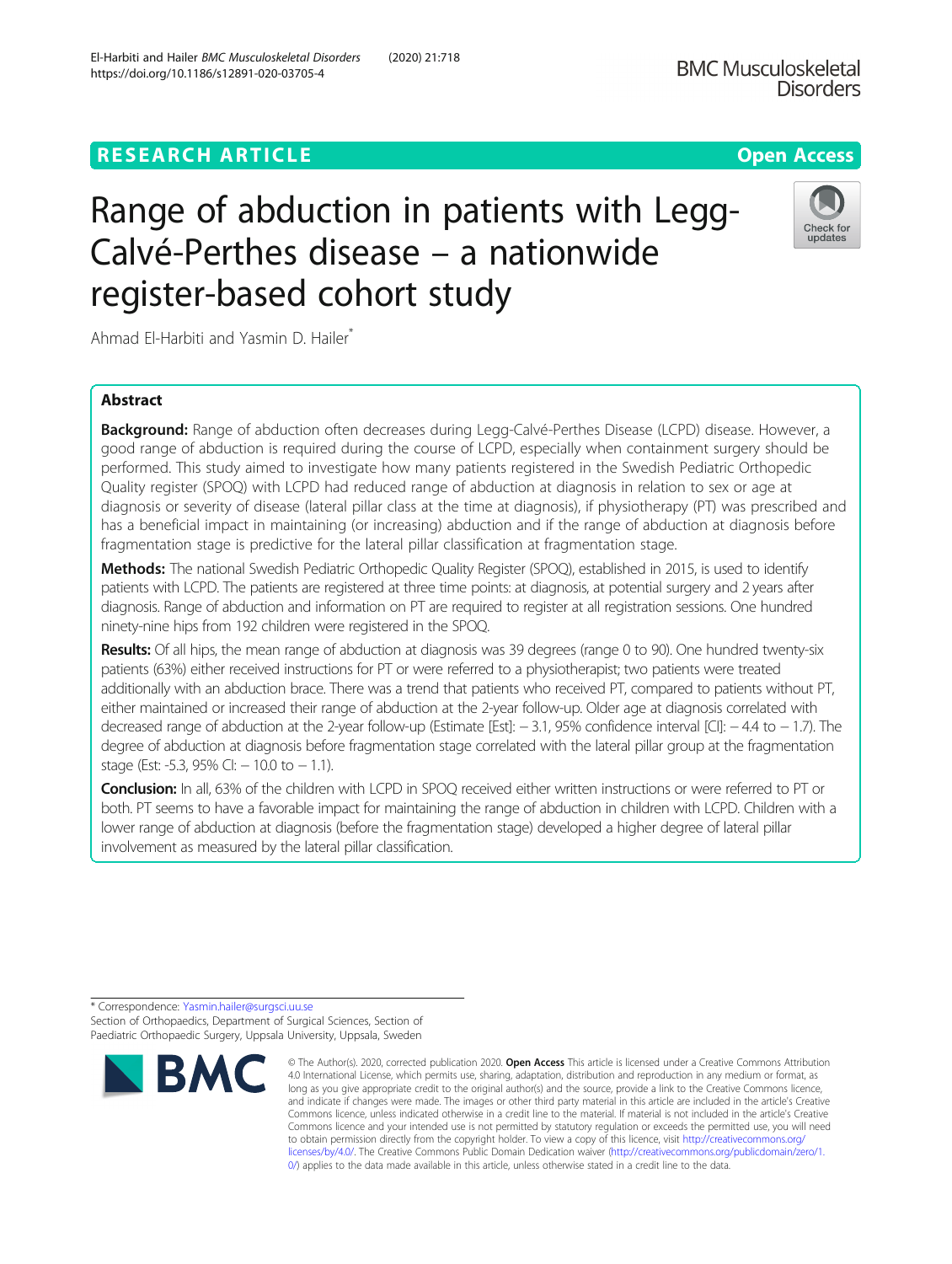# Background

Early symptoms of Legg-Calvé-Perthes Disease (LCPD) can initially be discrete and the clinical presentation may vary. However, pain and a decrease in range of motion of the hip, especially in abduction and rotation, are relatively common [[15\]](#page-6-0). Range of abduction at diagnosis and during the disease progression is crucial for the choice of treatment and outcome. The severity of LCPD is determined on radiographs according to the lateral pillar classification  $[4, 6]$  $[4, 6]$  $[4, 6]$  $[4, 6]$ , which is predictive for the prognosis and a tool for decision making as to whether surgery is needed. A drawback of the lateral pillar classification is that it measures the deformation of the femoral hip epiphysis' lateral quarter, which appears first at the Waldenström's fragmentation stage [[7,](#page-6-0) [9\]](#page-6-0). A clinical method to determine the outcome already at early stages and that enables decision making for surgical treatment to prevent deformation would be eligible.

Treatment of LCPD aims to minimize the femoral head enlargement and asphericity and by that hinge abduction. The round acetabular socket is believed to mold the femoral head into a spherical shape when placed deep in the acetabulum in early stages [[12](#page-6-0), [13](#page-6-0)]. The goal is to place the lateral pillar of the femoral head under the acetabular roof to avoid the extensive enlargement of the femoral head. This concept has been the basis of both nonsurgical and surgical treatment options [[1,](#page-6-0) [11,](#page-6-0) [13](#page-6-0)]. Nonsurgical treatment of Perthes' disease mainly aims to maintain abduction either by physiotherapy (PT) or with orthoses or Petriecasting. An alternative approach to nonsurgical treatment is to change the hip and its bony anatomy by performing Varus osteotomy of the proximal femur, Salter osteotomy or Triple osteotomy of the pelvis [[8](#page-6-0), [16,](#page-6-0) [17](#page-6-0)]. All these surgical techniques reduce the range of hip abduction temporarily. A good range of abduction is therefore required before performing surgery. Whether physiotherapy could help to maintain or even increase the range of abduction in children with LCPD is still unclear. Only a few studies address abduction or the effects of physiotherapy on the range of motion of the hip in children with LCPD [[2,](#page-6-0) [13](#page-6-0), [18](#page-6-0)].

The purpose of this study was (1) to investigate how many patients registered in the Swedish Pediatric Orthopedic Quality register (SPOQ) with LCPD had reduced range of abduction at the time of diagnosis in relation to sex or age at diagnosis or severity of disease (lateral pillar class at the time at diagnosis), (2) to investigate which patients received instructions or were referred to a physiotherapist to increase range of abduction (a) and if physiotherapy had any beneficial effects on maintaining or even increasing range of abduction by comparing the range of abduction at diagnosis and at a 2-year follow up (b) and (3) to investigate whether the range of abduction before the fragmentation stage is predictive for the severity of LCPD as assessed by lateral pillar classification.

## Patients and methods

To conduct this register-based cohort study we used data from the SPOQ, which gathered information on patients with LCPD nationwide. The SPOQ was established in 2015. All patients with a Swedish personal identification number, a radiographic confirmed LCPD, aged between 2 and 12 years at diagnosis and treated in Sweden since diagnosis should be registered in the SPOQ. Registration time points are time at diagnosis, time at primary surgery (and possible secondary surgeries), time at a 2-year follow-up after diagnosis, time at the age of 10 and 18 years. Registration variables are patient's characteristics (e.g. date of birth, sex, length, weight), radiographic assessments (e.g. LP, articulotrochanteric distance and Reimer's index at 2-, 10- and 18 years follow-up) and clinical assessments (e.g. range of abduction, internal and external rotation, Trendelenburg's sign, leg length discrepancy). Range of abduction of the affected hip and information on PT are mandatory to register at all registration time points. Change of abduction was calculated by subtracting the range of abduction at diagnosis from that at the follow-up. If the abduction difference is negative, there is a concomitant decrease in the range of abduction. For this calculation, bilateral affected hips were excluded (15 patients, where 7 had both hips registered in the SPOQ and had LCPD diagnosed in the first hip before the register was established).

#### **Statistics**

Continuous variables were analyzed with a dependent ttest for parametric data. Wilcoxon signed-rank test was used for nonparametric data. When comparing the range of motion across lateral pillar classes the categorical outcome was analyzed with the Kruskal-Wallis test and the Bonferroni correction for multiple tests was applied to adjust significance levels. The Dunn test was performed as a post-hoc test. Linear regression analyses were computed for the prediction model for the range of abduction at follow-up and adjusted for range of motion at diagnosis. All statistical analyses were performed using R statistic software (Version 3.3.3; R Foundation for Statistical Computing, Vienna, Austria), including the "rms", "magrittr"," survival", "car", "FSA" "ggplot2" and "Gmisc" packages. This study was approved by the Ethics Research Committee in Uppsala, Sweden (registration number 2018/165, date of issue 6 May 2018).

#### Study population

From the register's establishment on 1 January 2015 until 31 December 2019, the database contained 199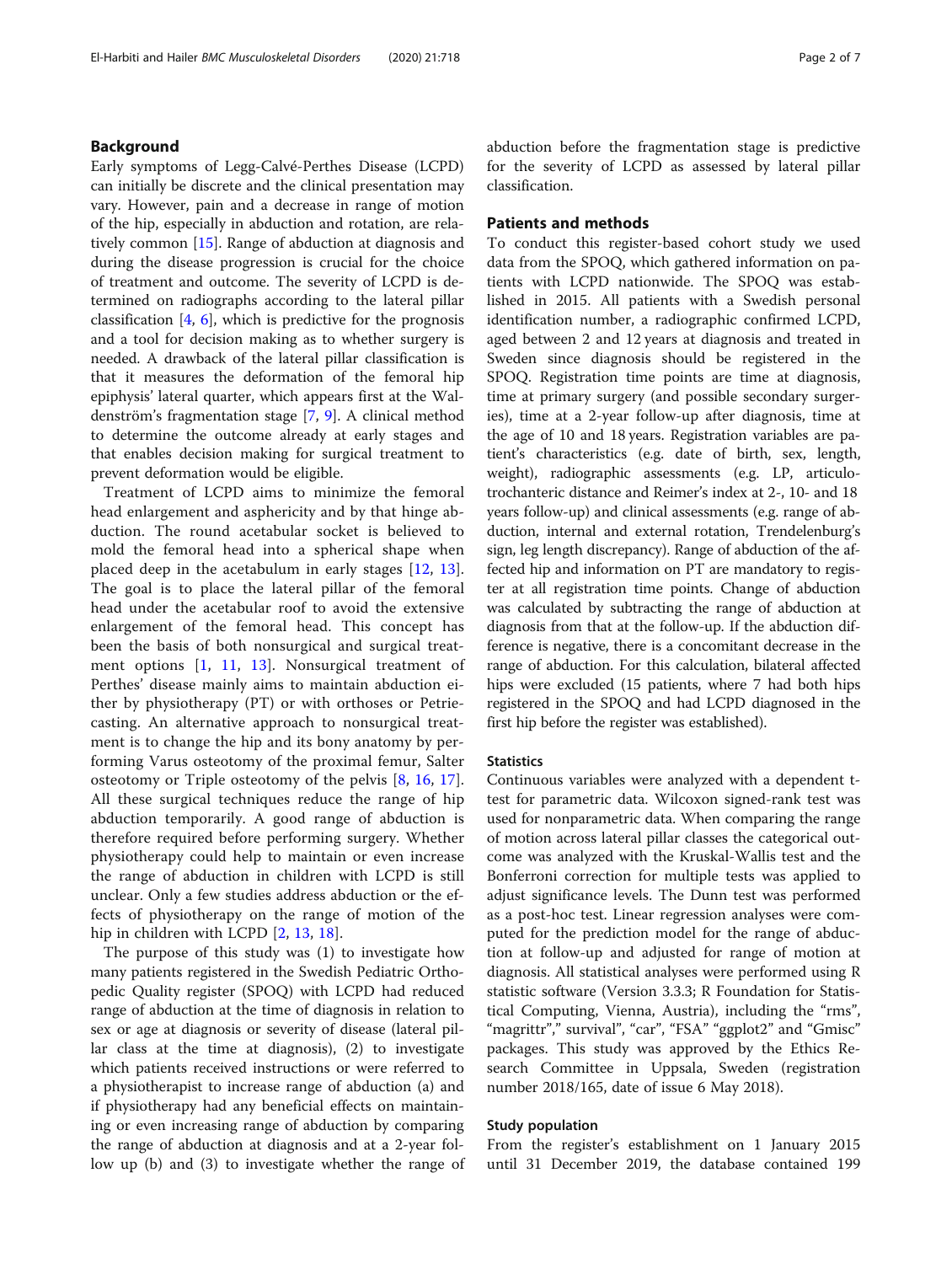

hips (from 192 patients). We followed the study population from 1 January 2015 until the registration at the 2 year-follow-up before 1 January 2020. The study population's flowchart is demonstrated in Fig. 1. To evaluate abduction at the time of diagnosis and the given treatment to increase the range of abduction (research questions 1 and 2) we analyzed all 199 hips in the database. To answer the third research question (3) we only included hips that had been too early to classify according to LP at diagnosis and had LP registered either at surgery or the 2-year follow-up (53 hips). The characteristics of the study population are shown in Table 1. Registration of the range of abduction and information on PT is mandatory at all time points.

# Results

The mean range of abduction at diagnosis was 39 degrees (range 0 to 90). This mean range was significantly lower compared with the nonaffected hip (54 degrees, range 25 to 90). There were no differences between boys and girls in the abduction of the affected hip at diagnosis or the 2-year follow-up. Younger age was associated with a better range of abduction at diagnosis and the 2-year follow-up (Fig. [2](#page-3-0) and [3](#page-3-0)), with the association more

pronounced in the affected hip than in the nonaffected hip (Table [2\)](#page-4-0). A loss of abduction with the passage of time was not associated with age (Estimate [Est]: 0.4, 95% confidence interval [CI]: − 1.4 to 2.3).

In all, 126 patients (63%) either received instructions for abduction training or were referred to a physiotherapist and 2 patients were additionally treated with

Table 1 Characteristics of the study population

|                                   | Level                 | Overall     |
|-----------------------------------|-----------------------|-------------|
| n                                 |                       | 199         |
| Age at LCPD diagnosis (mean (SD)) |                       | 5.96 (2.23) |
| LCPD Side (%)                     | right                 | 95 (47.7)   |
|                                   | left                  | 104 (52.3)  |
| Sex (%)                           | male                  | 156 (78.4)  |
|                                   | female                | 43 (21.6)   |
| Bilateral LCPD (%)                | no                    | 176 (91.2)  |
|                                   | yes                   | 17(8.8)     |
| Lateral pillar at diagnosis (%)   | B                     | 58 (29.1)   |
|                                   | B/C                   | 20(10.1)    |
|                                   | C                     | 13(6.5)     |
|                                   | Too early to classify | 108 (54.3)  |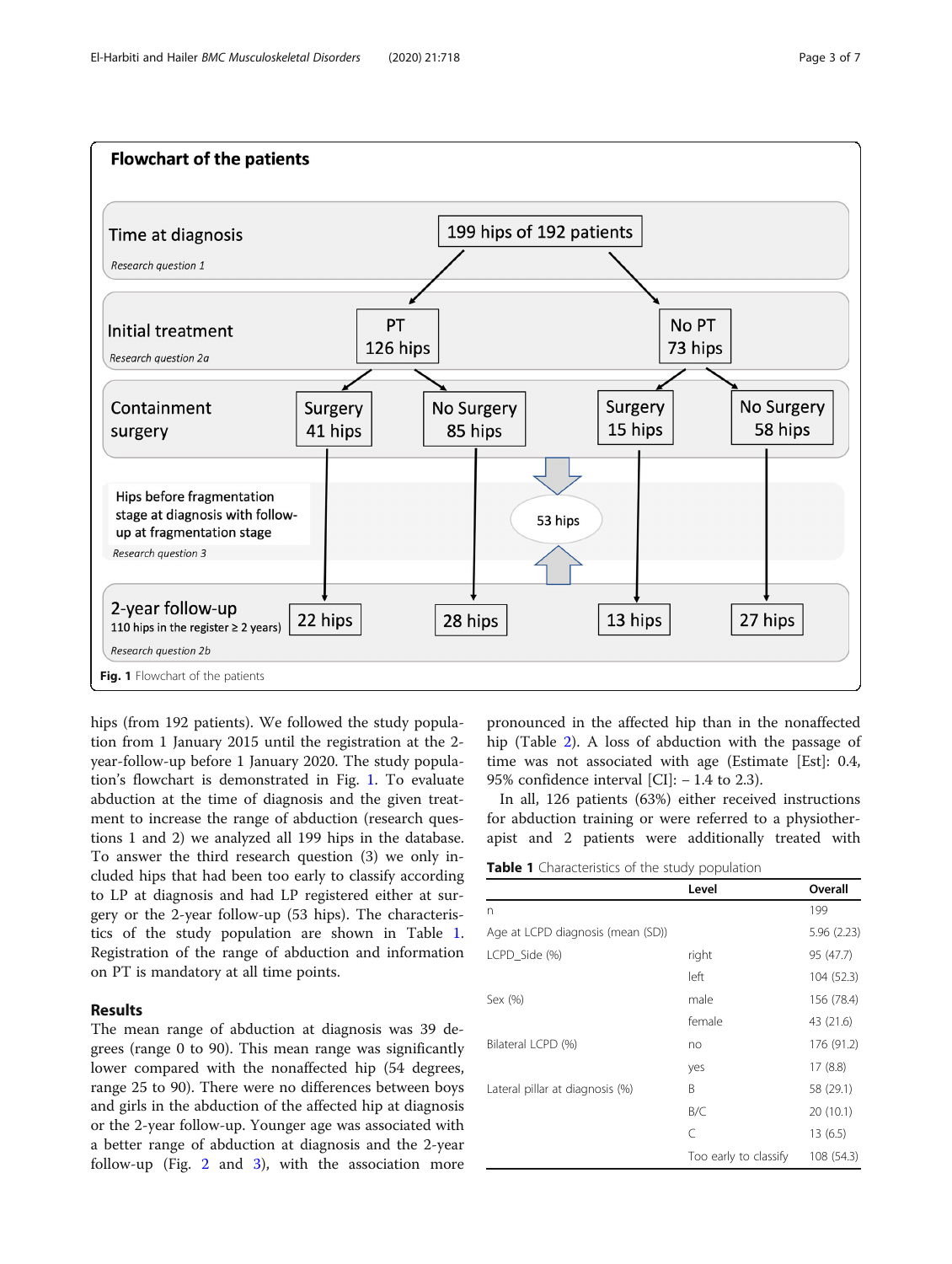<span id="page-3-0"></span>

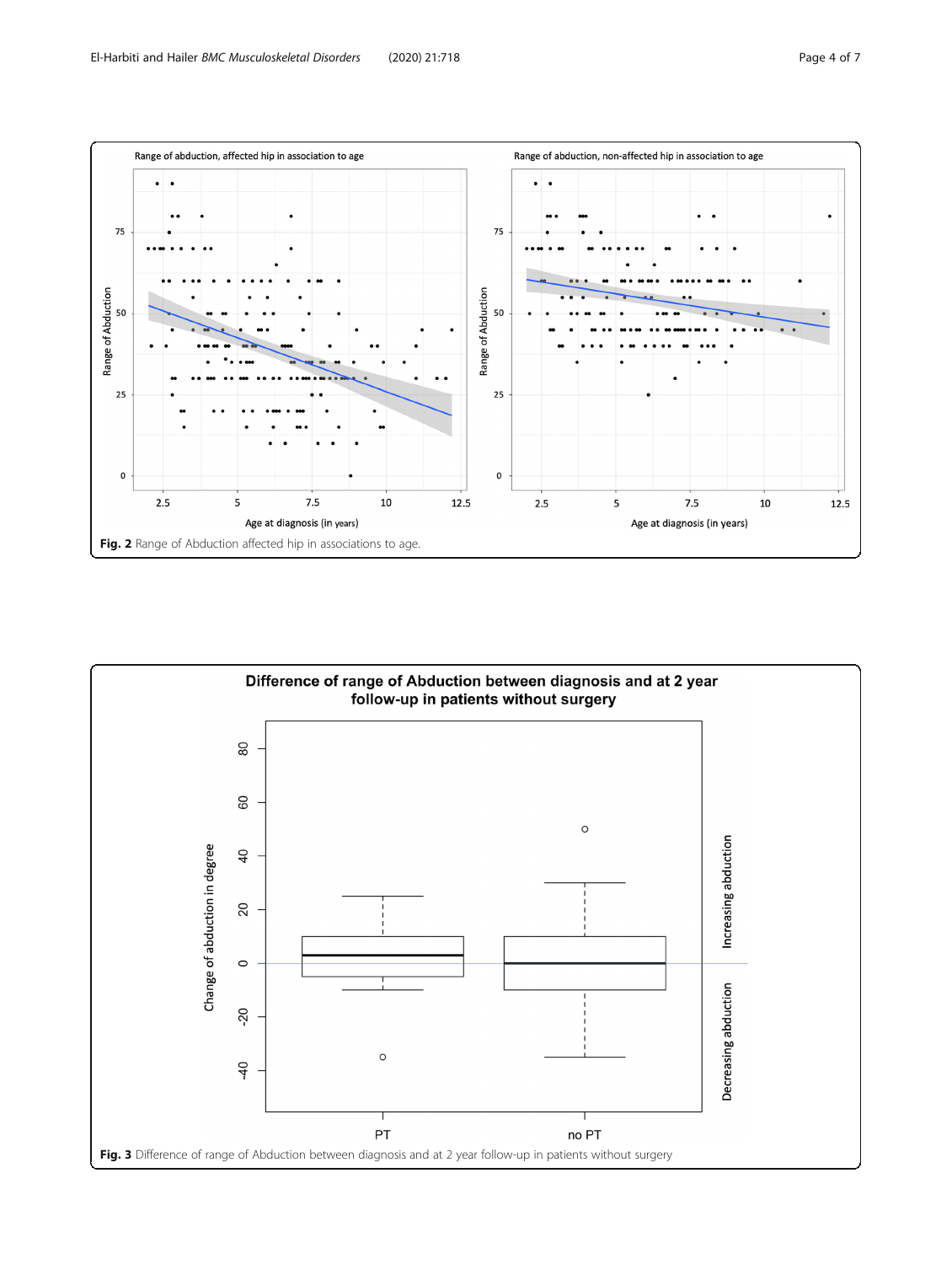<span id="page-4-0"></span>Table 2 Linear regression analyses to identify the relationship of abduction at diagnosis and follow-up of the affected and nonaffected hip to age at diagnosis (adjusted for sex and abduction at diagnosis). With increasing age (in years) a decrease of range of abduction was seen (Estimate in degree)

| Age at diagnosis                                               | Est.   | 2.5%   | 97.5%  | D       |
|----------------------------------------------------------------|--------|--------|--------|---------|
| In relation to range of abduction LCPD hip at diagnosis        | $-3.3$ | $-4.3$ | $-2.3$ | < 0.001 |
| In relation to range of abduction nonaffected hip at diagnosis | $-1.4$ | $-2.3$ | $-0.6$ | < 0.001 |
| In relation to range of abduction LCPD hip at follow-up        | $-3.1$ | $-4.4$ | $-1.8$ | < 0.001 |
| In relation to range of Abduction nonaffected hip at follow-up | $-1.3$ | $-25$  | $-0.2$ | < 0.05  |

abduction brace. Patients with normal range of abduction at baseline had PT prescribed less often than patients with inferior range of abduction. Age or sex had no impact on the prescription practice.

There was a small trend that the loss of abduction was less in children who received PT than in children who did not receive PT, even when adjusting for abduction at diagnosis (Est: − 0,7, 95% CI: − 2.3-0.8) (Fig. [3](#page-3-0)). In children who received surgery this trend was seen between time at diagnosis and time of surgery. But not between time of surgery and follow-up (Fig. 4). We had no data on whether patients received PT after surgery.

Range of abduction at diagnosis in children with hips that are before fragmentation stage correlated significantly with a higher degree of lateral pillar involvement

as measured with the lateral pillar classification (Est: − 5.3, 95%, CI:  $-10.0$  to  $-1.1$ ) (Fig. [5\)](#page-5-0).

### **Discussion**

Range of hip abduction decreased with older age at diagnosis of LCPD and the 2-year follow-up. However, this association was more pronounced in the affected than in the nonaffected hip. Sankar et al. found an age-dependent range of motion of the hip, even in healthy children [[14](#page-6-0)]. In our study no difference in the range of abduction was found between boys and girls, which is in line with the findings of Sankar et al. [\[14\]](#page-6-0), who observed less range of abduction in boys than in girls only in the older age groups (11–17 years). Almost two thirds of the patients registered in the SPOQ received either instruction for

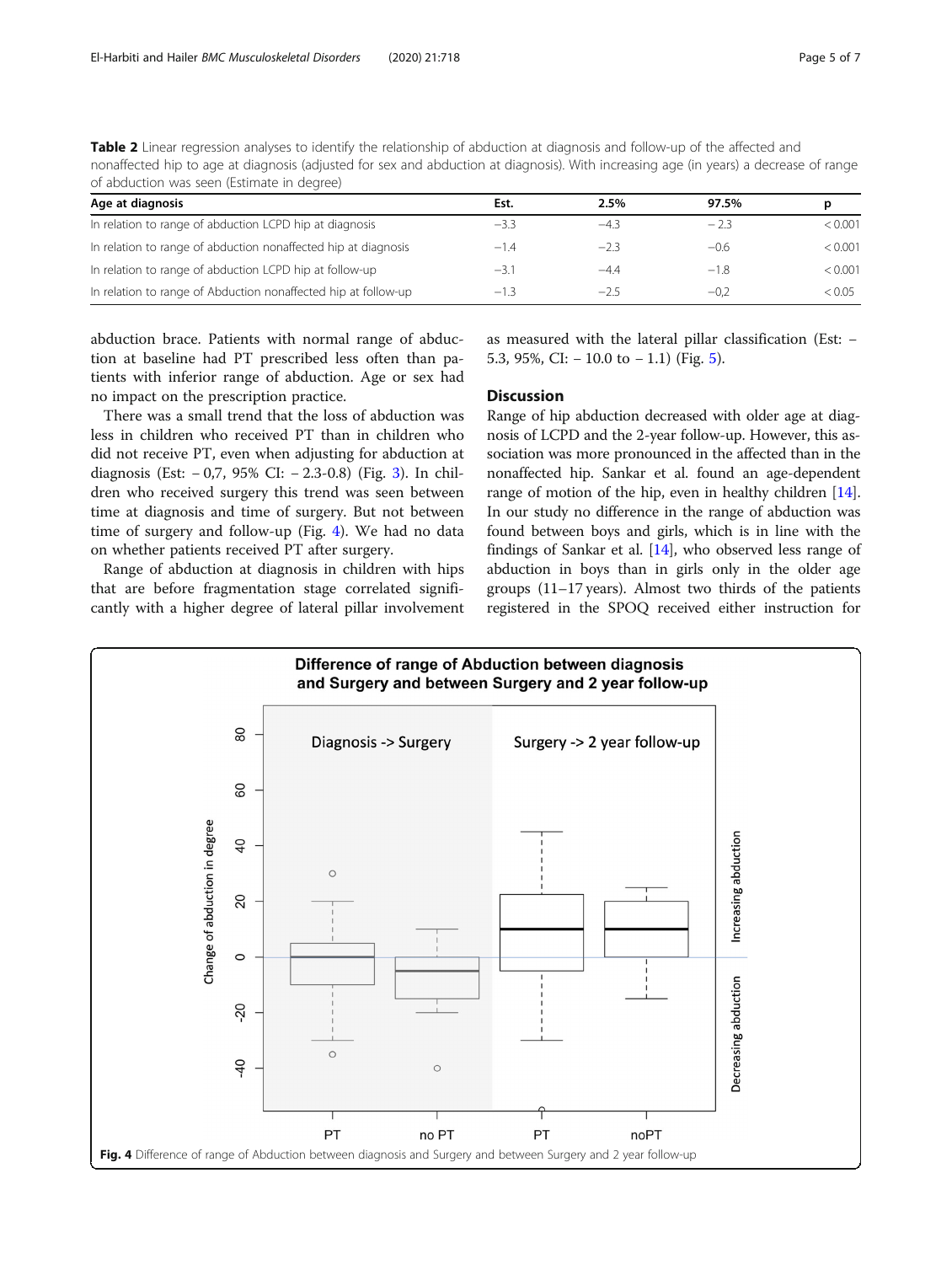<span id="page-5-0"></span>

abduction training or were referred to a physiotherapist at diagnosis. Only two patients were treated with an abduction brace.

Brech et al. showed a significant improvement in range of motion in children treated with physiotherapy [\[2](#page-6-0)]. According to our results, physiotherapy seems to help to maintain a broader range of abduction in the hip joint, which is favorable for functional outcomes [\[2](#page-6-0)]. Maintaining the morphology of the hip joint is the main objective with the treatment to prevent early degeneration and loss of range of motion in young adulthood [\[10](#page-6-0)]. The effectiveness of surgical treatment options to maintain the hip's morphology has been investigated and proven in two prospective multicenter studies [\[5](#page-6-0), [18](#page-6-0)]. But, controversies exist as to whether surgery is needed in younger children between 6 and 8 years of age at diagnosis [[5,](#page-6-0) [8](#page-6-0), [18](#page-6-0)]. Nevertheless, there is a consensus that a good range of abduction before surgery is vital [[3\]](#page-6-0).

Although widely used, a major limitation of the lateral pillar classification is that it can only be applied in the fragmentation stage [\[9](#page-6-0)]. We therefore asked if an early decreased range of abduction could be predictive for later lateral pillar classification when the fragmentation stage is reached. We found that patients with a lower range of abduction at the time of diagnosis (before the fragmentation stage) developed a higher degree of lateral pillar involvement as measured with the lateral pillar classification.

# Limitations of the study

This study is a national register study and many orthopedic surgeons register their findings to the SPOQ. We therefore were unable to validate the measurements for abduction. However, instructions, how to measure abduction in a standardized technique are given in the SPOQ. In addition, Sankar et al. found excellent intraand interobserver agreement in abduction in a study of 504 hips examined by two observers [[14](#page-6-0)]. An expert team of SPOQ which consists of the senior author and 2 additional pediatric orthopedic surgeons with special interest in LCPD validates the radiographic measurement annually by retrieving the radiographs of the different hospitals. Within this validation process the registration of lateral pillar classification had been verified or corrected in 141 hips at time at diagnosis and in 57 hips at follow-up. The agreement between the measurements in SPOQ and measurements of the expert team at time at diagnosis were inferior (ICC 0.74) than